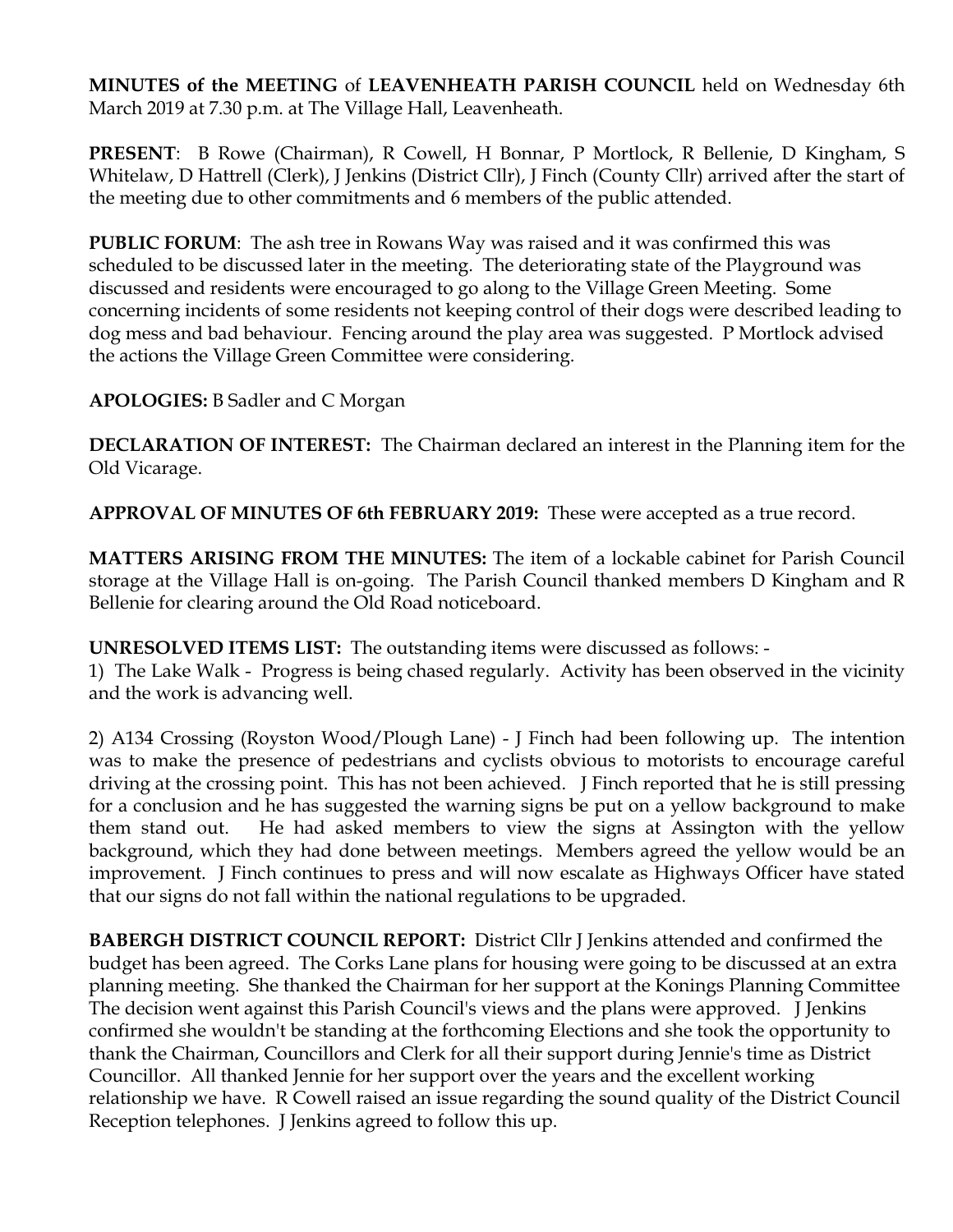**POLICE REPORT**: There was no report, however, P Mortlock had provided a link showing our crime figures that can be accessed from our website. He reported on the crimes during December and January which are showing on the site which include 5 local reports.

**SUFFOLK COUNTY COUNCIL REPORT:** County Cllr James Finch attended and reported that the County Council budget had been approved increasing the basic Council Tax by 2.99 %. A further 1% is being taken for Adult Care. Funding had been agreed for Suffolk Citizens Advice next year. A Consultation in relation to Suffolk Fire and Rescue Service is currently taking place. Changes to the School Travel arrangements will be starting this September. The Information sessions for potential Foster Carers had been arranged in the vicinity. During questioning J Finch confirmed the rumours about the number 84 bus were incorrect. There were no plans to stop that service. The speed limit changes on the A134 were still scheduled for mid March. The continuing danger from traffic in Stoke Road was raised again with J Finch including a further boundary wall impacted by a vehicle.

**CORRESPONDENCE:** On-going correspondence was discussed and there was nothing to take forward which was not included under other Agenda items.

**NEIGHBOURHOOD PLANNING/ HOUSING NEEDS SURVEY:** Around 70 residents attended and listened, questioned and commented about potentially completing a Neighbourhood Plan. The speakers gave an interesting insight into the process and use of a Neighbourhood Plan. The Chairman thanked members for organising the event and confirmed good feedback had been received. She suggested that a motion is considered at the Annual Parish Meeting of whether to follow through with a Neighbourhood Plan. Following discussion this was agreed. Additionally D Kingham and R Cowell will start drafting a Housing Needs Survey, which will form an Agenda item at the April Parish Council Meeting - **Action Clerk.**

**HIGHWAYS**: A 40 mph sign on the A134 had been knocked down and is now reinstated. The High Street nameplate at the junction with the A134 needs securing. J Jenkins agreed to report to Babergh Council officers. It was agreed to add the Stoke Road speed limit to the unresolved items list for future meetings - **Action Clerk**.

**FINANCE:** The bank balances as at 6th March 2019 were **£31655.35** in the Community Account, **£15427.95** in the Reserve Account making a total of **£47083.30.**

The **CIL return for 2017/18** was duly approved and signed and dated by the Chairman and Clerk. The **Standing Orders** were discussed and it was agreed they meet our needs currently, however, a comprehensive **review** was suggested in the next financial year by the newly elected Parish Council. The **Asset Register** was discussed and updated. It was agreed to **appoint** SALC again as the **Internal Auditors until further notice**.

|                       | The following were authorised for payment: - |                                       |                           |
|-----------------------|----------------------------------------------|---------------------------------------|---------------------------|
| <b>Funds Transfer</b> | 409.24                                       | D K Hattrell                          | Clerk's Salary            |
| Funds Transfer        | 97.20                                        | Inland Revenue Only                   | <b>Clerk's Deductions</b> |
| <b>Funds Transfer</b> | 163.96                                       | <b>SCC Pension ACC</b>                | Clerk's Pension           |
| Funds Transfer        | 12.00                                        | Leavenheath Village Hall NP Hall Hire |                           |
| <b>Total</b>          | £682.40                                      |                                       |                           |

**The first 3 payments listed had already been authorised between meetings.**